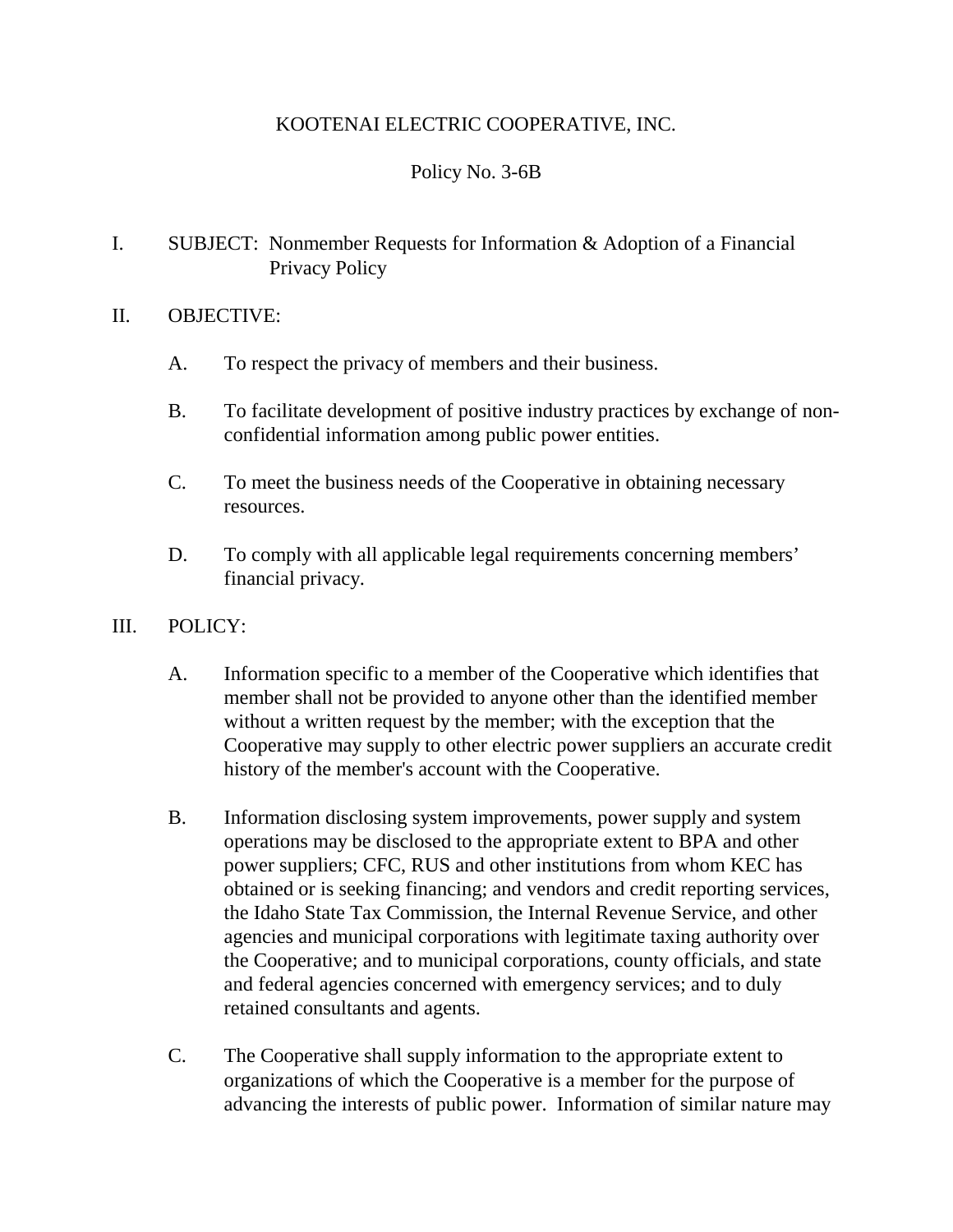be provided to organizations within or related to the electric industry upon written certification of the General Manager or his designee.

- D. The Cooperative shall take all reasonable efforts to refrain from disclosing personal information concerning a member or a member's account without first obtaining the member's permission. Provided, the Cooperative may disclose such personal information without first obtaining the member's permission in the following events:
	- 1. General Disclosures. The Cooperative may provide limited member information to government agencies, their subcontractors or other related or affiliated entities and organizations for energy efficiency rebates or other KEC board-approved special projects. Such information may also be used from time to time by the Cooperative's outside auditors, consultants and others hired by the Cooperative to assist in carrying out financial, management or other activities and functions. Any such disclosure shall require the General Manager's prior approval.
	- 2. Banking Disclosures. To the extent the Cooperative makes loans and extends credit, it shall comply with all federal and state laws and regulations which govern the disclosure or sharing of financial information. Such laws include, yet are not limited to, the Fair Credit Reporting Act and Title V of the Gramm-Leach-Bliley Act.
	- 3. Legal Disclosures. The Cooperative may provide limited member information: (i) in response to valid legal process or judicial proceeding, such as a search warrant, subpoena and/or court order; (ii) in response to requests consistent with law enforcement's or other governmental agencies' investigative powers; (iii) in response to requests properly presented pursuant to the Idaho or Federal Rules of Civil Procedure; or (iv) when the Cooperative, in its sole and absolute discretion, has a good faith belief that disclosure is otherwise permitted, authorized, necessary, appropriate and/or required by law.
	- 4. Scope of Disclosure. The Cooperative will take reasonable steps to limit the scope and consequence of any of such disclosure.
- E. Except to the extent set forth above in this policy, the Cooperative shall not disclose any nonpublic personal information about its customers or former customers. Member and customer lists shall not be sold to nonaffiliated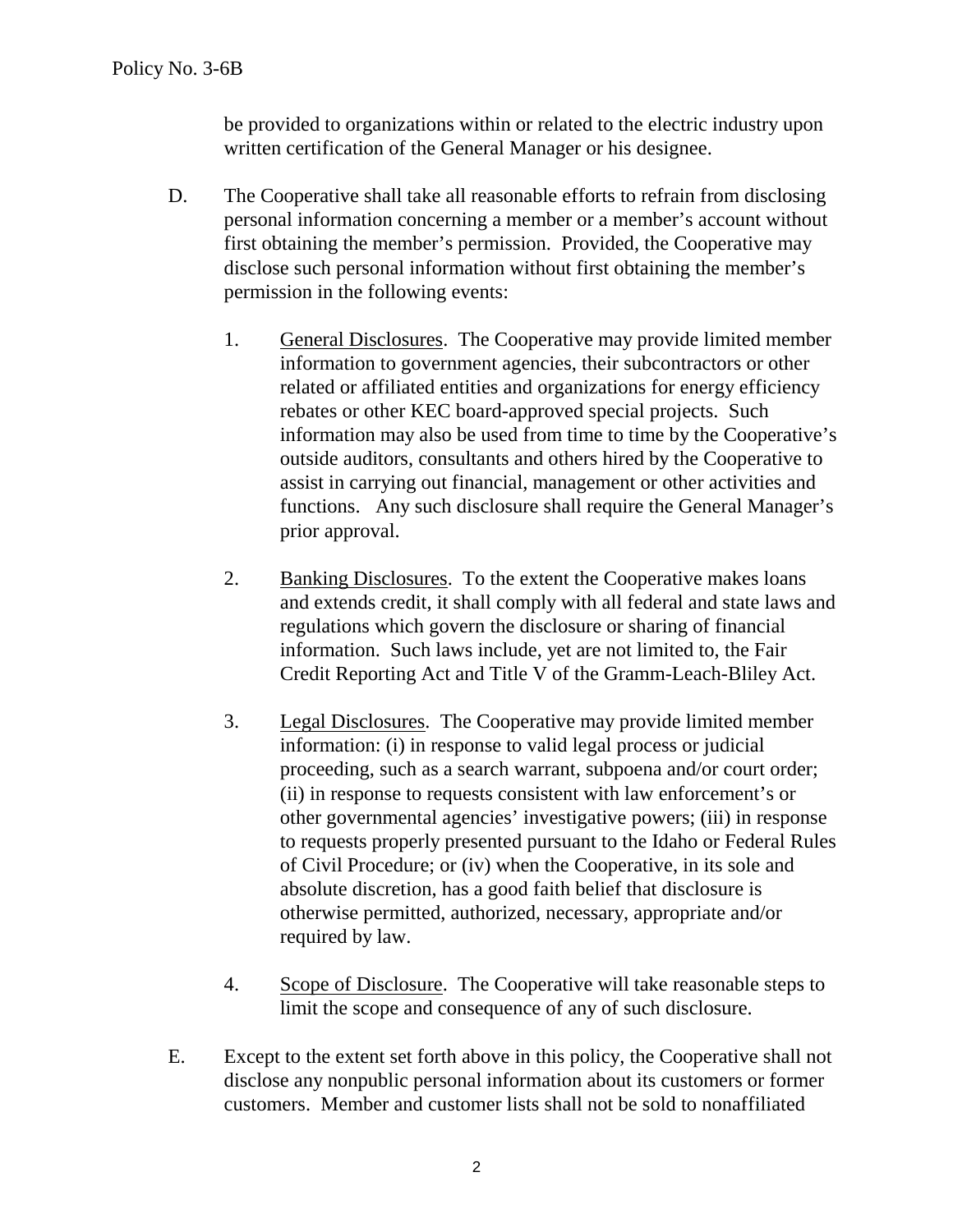third parties even if permitted by law. The Cooperative adopts the financial privacy policy set forth in Appendix "2" of this Policy. The Cooperative shall give the notices required by law to its customers.

- F. The Cooperative shall make available to nonmembers information which constitutes public information, including the Cooperative's IRS Form 990, to the extent required by law.
- IV. RESPONSIBILITY:

It shall be the responsibility of the General Manager to administer this policy.

| Adopted: | 08/21/87 | Attested: |  |
|----------|----------|-----------|--|
| Amended: | 07/19/90 | Secretary |  |
|          | 10/22/92 |           |  |
|          | 05/31/01 |           |  |
|          | 12/22/08 |           |  |
|          | 12/20/11 |           |  |

3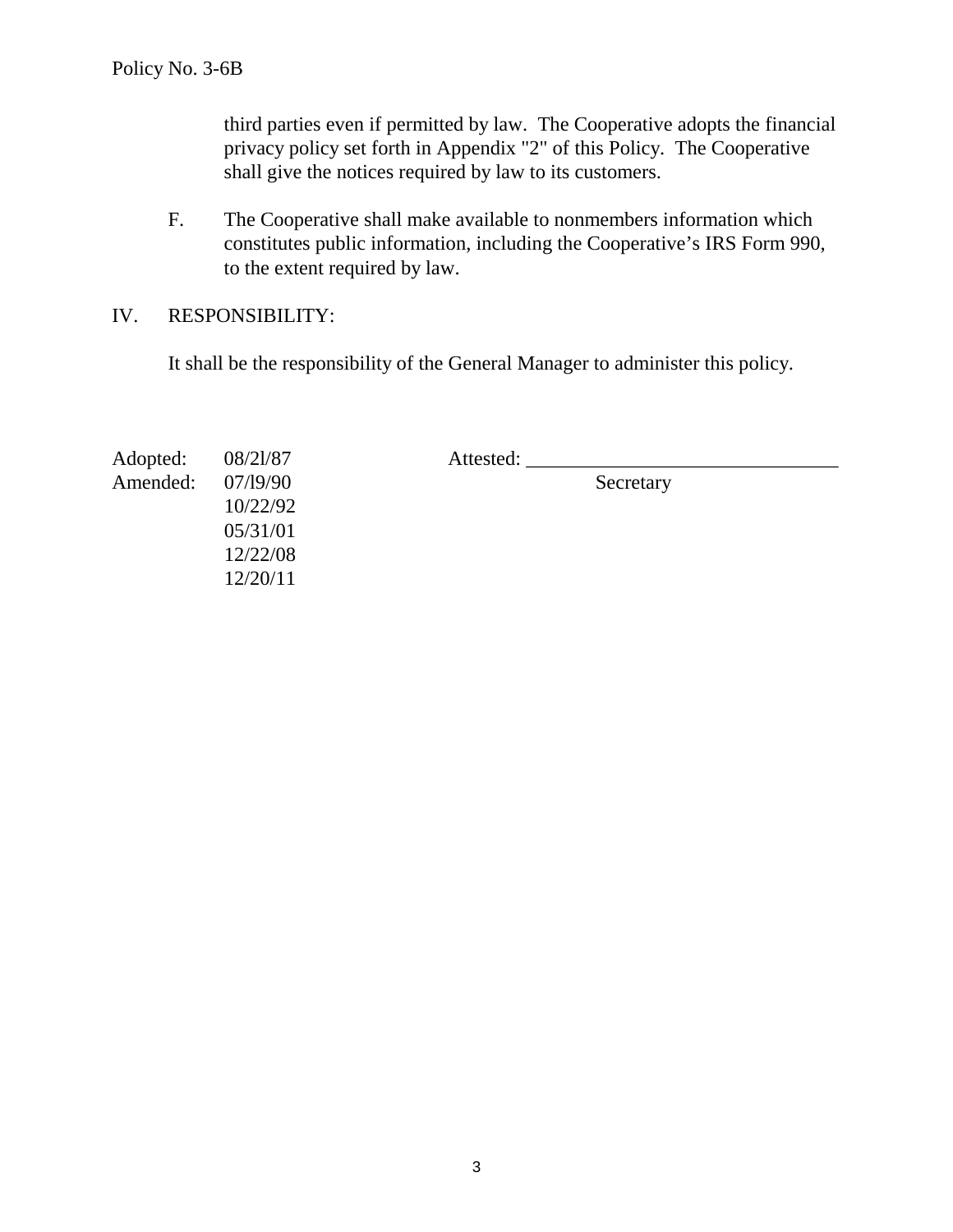# APPENDIX "2"

To the extent that the Cooperative is by law a "financial institution" by virtue of its making loans or extending credit, the following is adopted as the financial privacy policy of the Cooperative. This financial privacy policy shall be applicable to the members of the Cooperative who are "customers" of the Cooperative and they shall be provided with a copy of this policy prior to or at the time of applying for a loan and annually thereafter.

### FINANCIAL PRIVACY POLICY OF KOOTENAI ELECTRIC COOPERATIVE, INC.

#### Privacy Notice To Our Customers

Kootenai Electric Cooperative, Inc. ("KEC") strongly believes in protecting the confidentiality and security of information we collect about you. This notice refers to KEC by using the term "us," "we," or "our." This notice describes our privacy policy and describes how we treat the information we receive ("Information") about you.

Why We Collect and How We Use Information: We collect and use Information for business purposes with respect to making loans or extending credit. These business purposes include evaluating a request for a loan under certain programs administered by us. Additionally, we sometimes report member information to various governmental entitles as part of the design, implementation, administration and verification of energy conservation programs and services.

How We Collect Information: We get most Information directly from you, including from the application or other forms you complete which contain Information concerning your employment, earnings, debts and assets. We also have Information about your transactions with us, including your history of paying power bills. We may collect Information about you from a consumer reporting agency, such as the number of open credit accounts you have or Information on delinquent credit accounts. We may obtain Information from other parties, such as your work history from an employer.

How We Protect Information: Our employees are required to protect the confidentiality of Information. Employees may access Information only when there is an appropriate reason to do so, such as to administer a loan or offer you our products or services. We maintain physical, electronic and procedural safeguards to protect Information; these safeguards comply with all applicable laws.